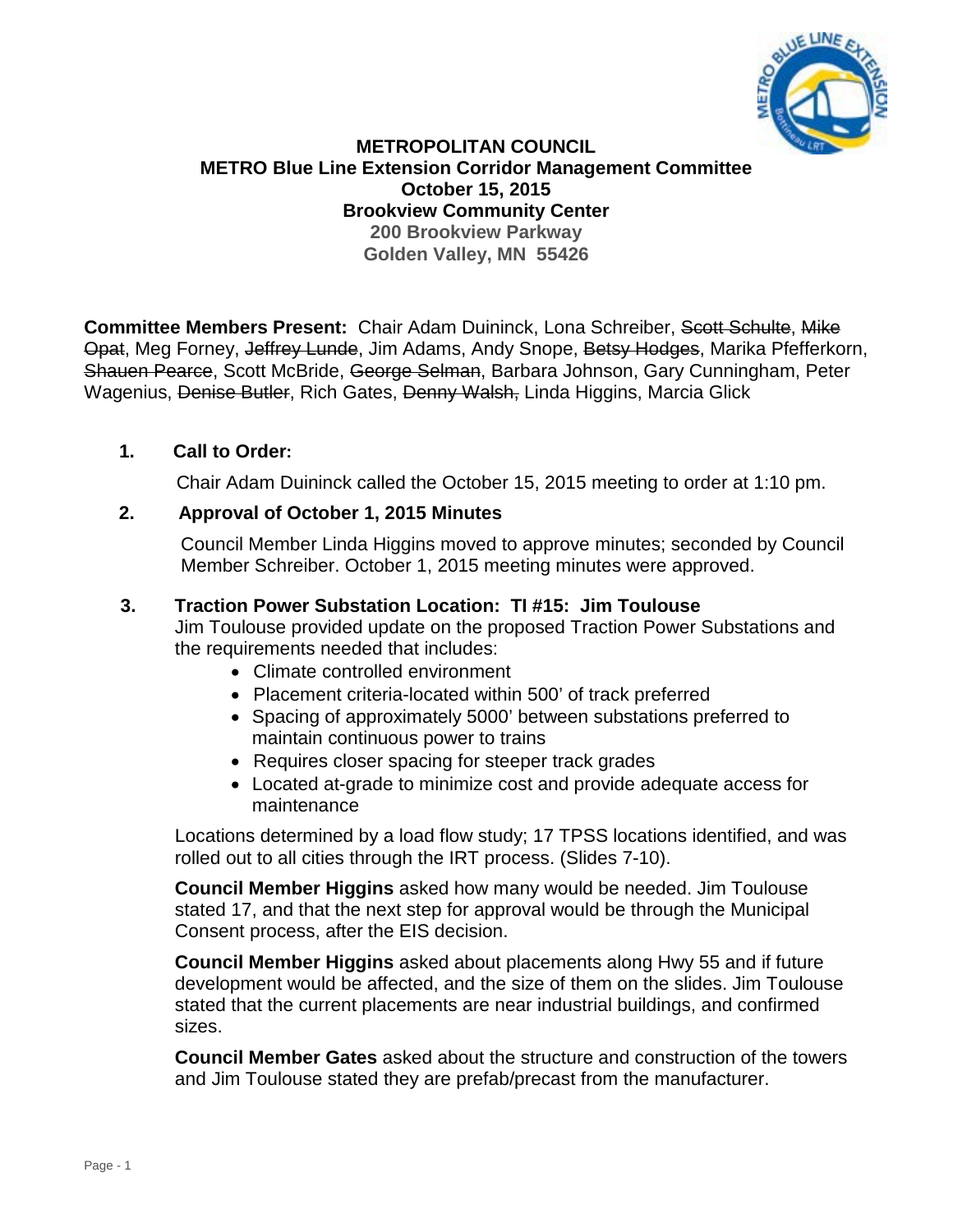# **4. Freight Rail: TI #13: Ryan Wilson**

Ryan Wilson provided update on Freight Rail along the corridor. He broke down the plans into thirds as it relates to alignment. Issues to be resolved include:

- Location of shifted freight rail track
- Location of LRT tracks
- Design appropriate corridor protection treatments
- Bridges and other structures
- Soil stabilization
- Accommodate Xcel Transmission Line (TI#14)
- Constructability

Ryan stated this is a long process (scope and costs) and reviewed the Moat concept (slide 17) and bridge overpasses, reconstruction and bridge piers.

The recommendation is reconstruction of overpasses (4) at Plymouth Avenue, Theodore Wirth Pkwy, Golden Valley Road and 36<sup>th</sup> Avenue. Slides 17-19 provided visual examples of the following:

- Ditch (moat) maximizes physical separation horizontally between BNSF and LRT operations
- Retained embankment –not able to maximize horizontal separation
- Wall-option for areas constrained in space; need for a vertical structure

Ryan Wilson discussed bridge overpasses and reviewed slide 21. He stated the Plymouth site (slide) typifies all the challenges of not rebuilding the bridge. The Theodore Wirth Pkwy and Golden Valley Rd are tied together in that the piers don't line up on those bridges. Reconstruction will minimize Park Board acquisition. Dialogue regarding a trail connection has been an interest. The big picture for 36<sup>th</sup> Avenue mostly benefits BNSF. Design is still in early stages.

 Grade crossings and placement of quiet zone intersections for freight and LRT will be an element of the final design. BNSF holds firm on their demands and requirements.

**Chair Duininck** asked for clarification on Grimes Pond slide-is there enough room to add another (second) track and keep existing berm. Ryan stated that the existing berm design has been part of dialogue with BNSF. There are constraints in the area, but a second track can be accomplished.

**Council Member Snope** requests consideration of a trail especially at the Golden Valley proposed site as part of the bridge reconstruction design.

**Council Member Forney** requested consideration of a vertical connection as well as trails. Ryan Wilson stated he will take these requests under consideration.

**Council Member Higgins** asked if these current reconstruction requests are in the budget; No per Dan Soler.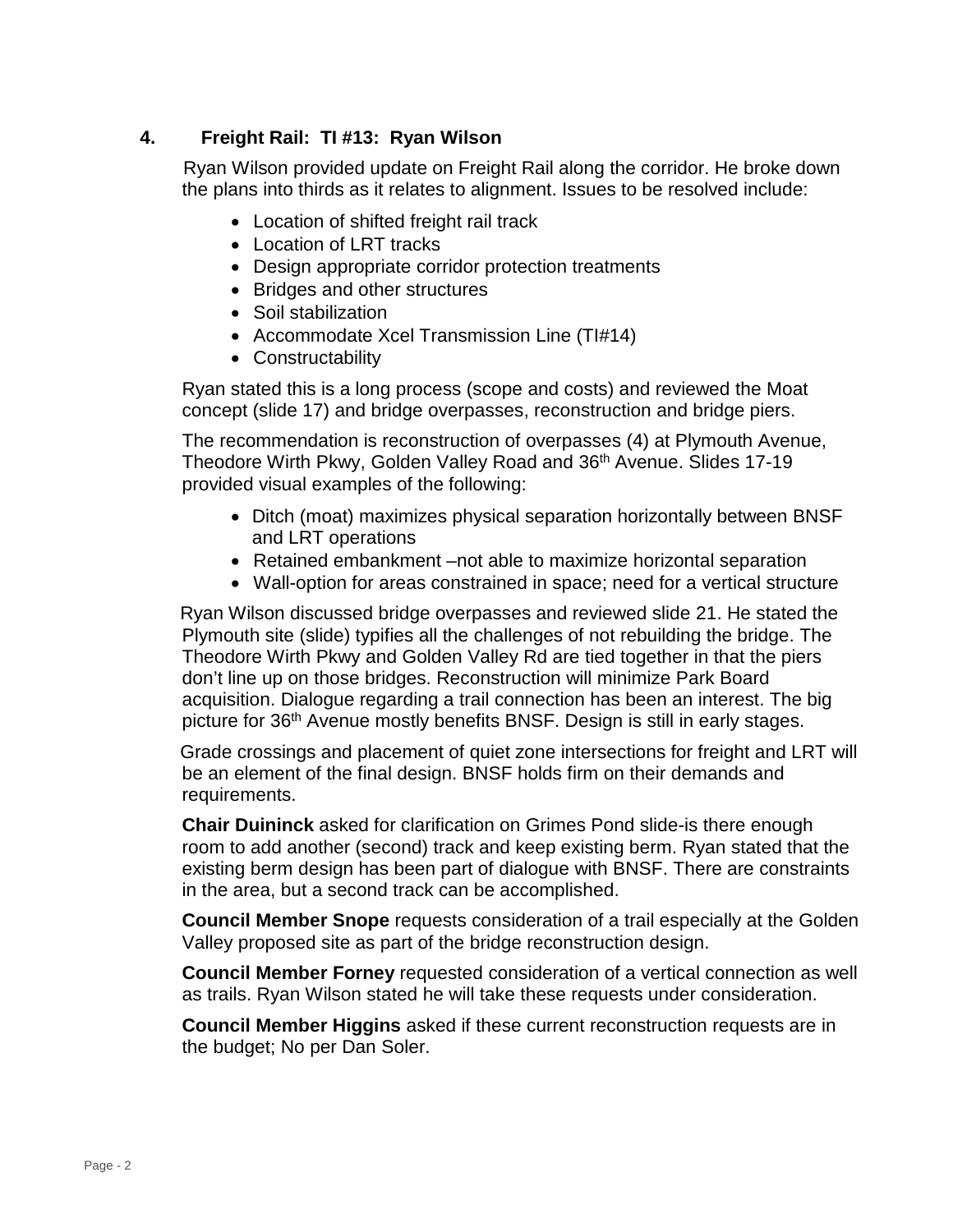## **5. Transmission Line Coordination: TI# 14 Jim Toulouse**

 Jim Toulouse reviewed Transmission Line Coordination with Xcel Energy and access (slide 32) along the corridor.

Issues to be resolved are:

- Compatibility with freight rail improvements
- Compatibility with LRT improvements
- Constructability (poor soils through trench area)
- Electrical clearances (a factor of safety)
- Maintenance access in the future (Xcel has expressed future access)

Potential Xcel Energy Transmission line accommodations:

- Remain in current location (does not fit with LRT improvements)
- Steel poles east of LRT tracks (would reduce foundation size)
- Steel poles (move) to west of BNSF tracks
- Steel poles between LRT tracks (last resort-huge issue for future maintenance)

 Slides 35/36 provided a visual of Transmission Line Coordination-New poles west of BNSF track and existing wood utility poles west of BNSF track. Recommendations include:

- South of the Indiana substation-shift the existing Xcel 115kV transmission line to *new* poles west of the BNSF track (prior to LRT construction)
- North of the Indiana substation-leave the existing Xcel 115kV transmission lines in-place west of the BNSF track. No issues with leaving them where they are.

 **Chair Duininck** asked how many poles are involved. Jim Toulouse stated there are approximately 38 lattice structures. Xcel will determine if they need to be replaced.

**Council Member Snopes** asked how many poles/lines at Sochacki Park and woul the land beneath them need to be cleared. How does that affect the Park? Jim Toulouse stated the current plan is to keep the park as it is at present; he is not sure if the land discussed is owned by BNSF or park land.

**Council Member Snopes** asked for follow-up and clarification on this question.

#### **6. Trunk Hwy 55 Recap: TI #2 Dan Soler**

Dan Soler was asked by Chair Duininck to provide a recap of the Hwy. 55 plans. Recommendations have been received from task force, community outreach meetings, and open houses in each community. The hot topic is pedestrian crossings, pedestrian safety and environment. Dan Soler covered the following in conjunction with slides 43-48.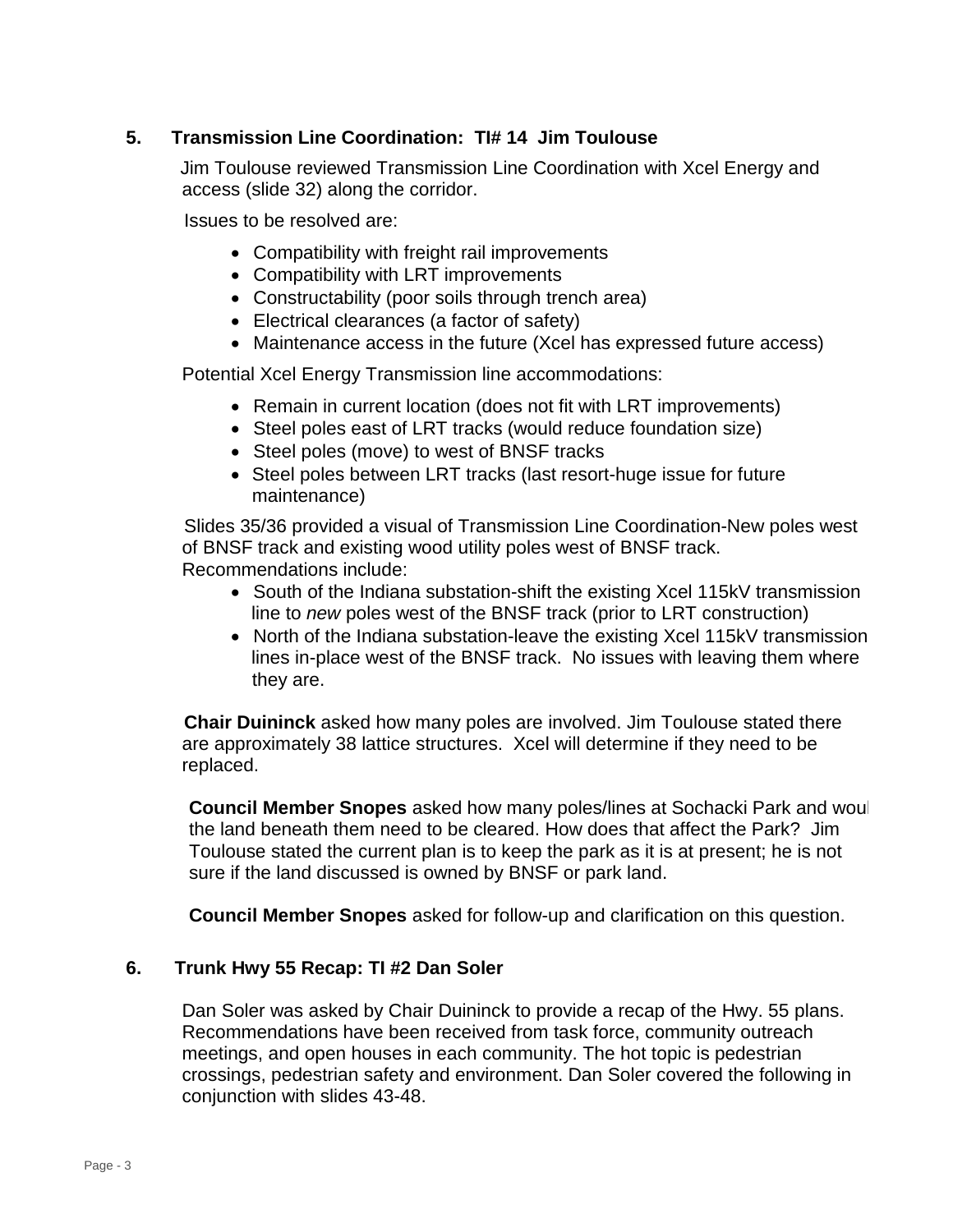- Rails will be running down the middle of the street; pedestrians will cross at signals only. This is a new change. In the past, pedestrians were crossing at non-signalized streets.
- Unsignalized crossings were reviewed. Dan stated that the plan is very similar to the CCLRT University Avenue.
- The recommended plan is adding a pedestrian crossing at Thomas Avenue. The crossings are less than 1/8 mile apart along Hwy 55.

**Council Member Cunningham** asked if vehicle (car) traffic North/South would be stopped at these pedestrian crossings. Yes, per Dan Soler, and they are working with the city, leaning toward red light pedestrian signals.

**Council Member Cunningham** asked for clarification on side street access onto Hwy 55. Dan Soler said some streets with medians will close to build in pedestrian crossings; there are other locations where there are no streets at all, and pedestrian crossings will be built in.

**Council Member Cunningham** requested more specifics; Dan Soler said they have specificity, but not on hand today. Dan Soler will send Council Member Cunningham specifics as requested.

**Committee member Pfefferkorn** asked what will it look like, and is there something comparable with Green Line. Dan Soler stated that the same types of crossings with pedestrian signs, warning devices, markings with be used on Hwy 55. Dan further clarified Hwy 55 will have 3 lanes in each direction; Design attempts to slow down speeds along Hwy 55 from 45 to 35 mph. Non-street crossings will have lights (push button) more like pedestrian traffic signals.

**Committee member Pfefferkorn** asked again for clarification on allotted pedestrian crossing times, and if it was still at 38 seconds. Dan Soler said several slides cover this information. Chair Duininck responded that Carleton Street (west end of Raymond station) on the Green line is a good example of pedestrian crossing.

- Dan Soler continued to provide design plans (slide 49) regarding the curbs and platform measurements. Curbs, then 10 foot boulevards, then 6 foot sidewalks (increases in size from existing layout).
- Along the north side of Hwy 55, the potential cycle track would increase the boulevard to 24 feet (may or may not be part of plan).

Crossing lengths/distances (slide 41) comparisons were reviewed. Some lanes are narrow, median is wider in spots. Van White Blvd. is wider; Penn and Humboldt not necessarily wider.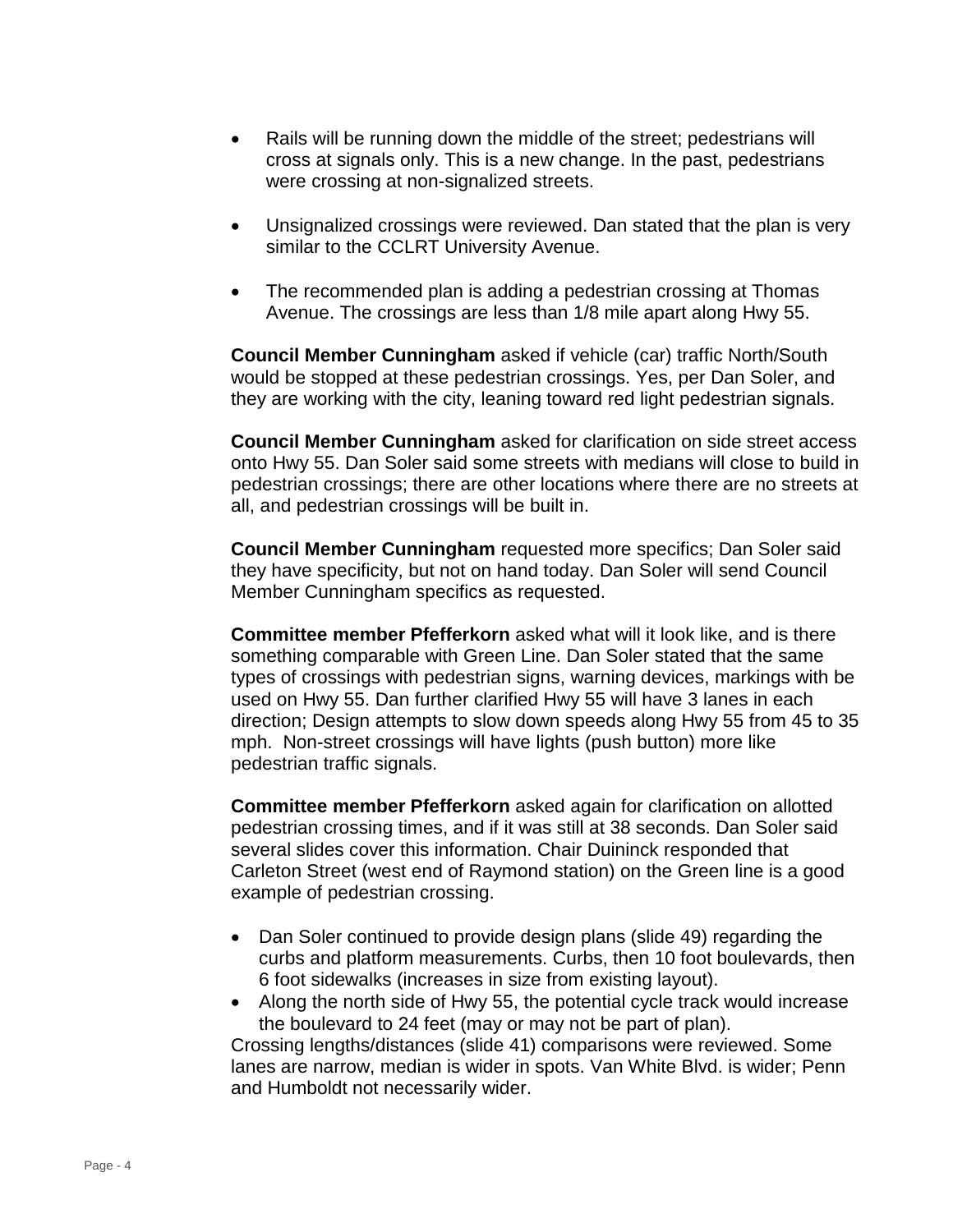**Committee Member Wagenius** asked if the underlying design had changed since the last meeting and Dan Soler said no. The focus today was to clarify pedestrian crossings and crossing times.

Dan Soler reviewed slide 42 and examples of crossing times. Highlighted on the slide is the current N/S Pedestrian crossings, and ADA compliance varies.

Calculations for crossing times are based on a number of factors. Based on the width of the crossing, the longer the time it takes to cross the street, speed is measured at 3 ½ feet per second (walk time).

Design speeds for the average pedestrian to get across the street is 34-48 seconds and can be adjusted.

**Chair Duininck asked to review previous slides on center platforms.** Challenges of running across the street, not looking at opposite trains coming, trying to get to center platform. Reminded of the Snelling station where two fatalities have occurred.

Most of the street intersections do not have access to center platforms, per Dan. These plans are very conceptual in nature, and what has been learned from the Green line can be incorporated into the BLRT line plans today.

Dan Soler stated that along the Green Line they continue to add more improvements to the line as problems arise, with a goal to provide a safe pedestrian environment.

**Council Member Snope** asked what the detrimental impact will be on vehicle traffic with additional stops along Hwy 55. Dan said traffic will slow down a bit; based on lane analysis with lane capacity and other factors, this will provide an adequate level of safety but does not fully impact flow of traffic.

**Council Member Snope** stated that the design with added signals will back up Golden Valley traffic and asked why we can't move to a grade separation crossing for pedestrians?

Dan Soler stated that when the land is flat, the ability to get pedestrians to go up and then down, is more difficult. At grade vs elevated does not work.

**Committee Member Wagenius** asked about Dan Soler's use of the word "attempt" to lower speeds on Hwy 55 and the Mayor's concerns. Per Dan Soler, implementation of lower speed limit signs (35 mph) is part of plan, along with other initiatives to allow that attempt to become reality.

**Commissioner Forney** asked if 'lead pedestrian lighting" has been used on the Hiawatha or CCLRT line; currently used successfully in the Uptown area. Pedestrians get a lead on the pedestrian light before the traffic light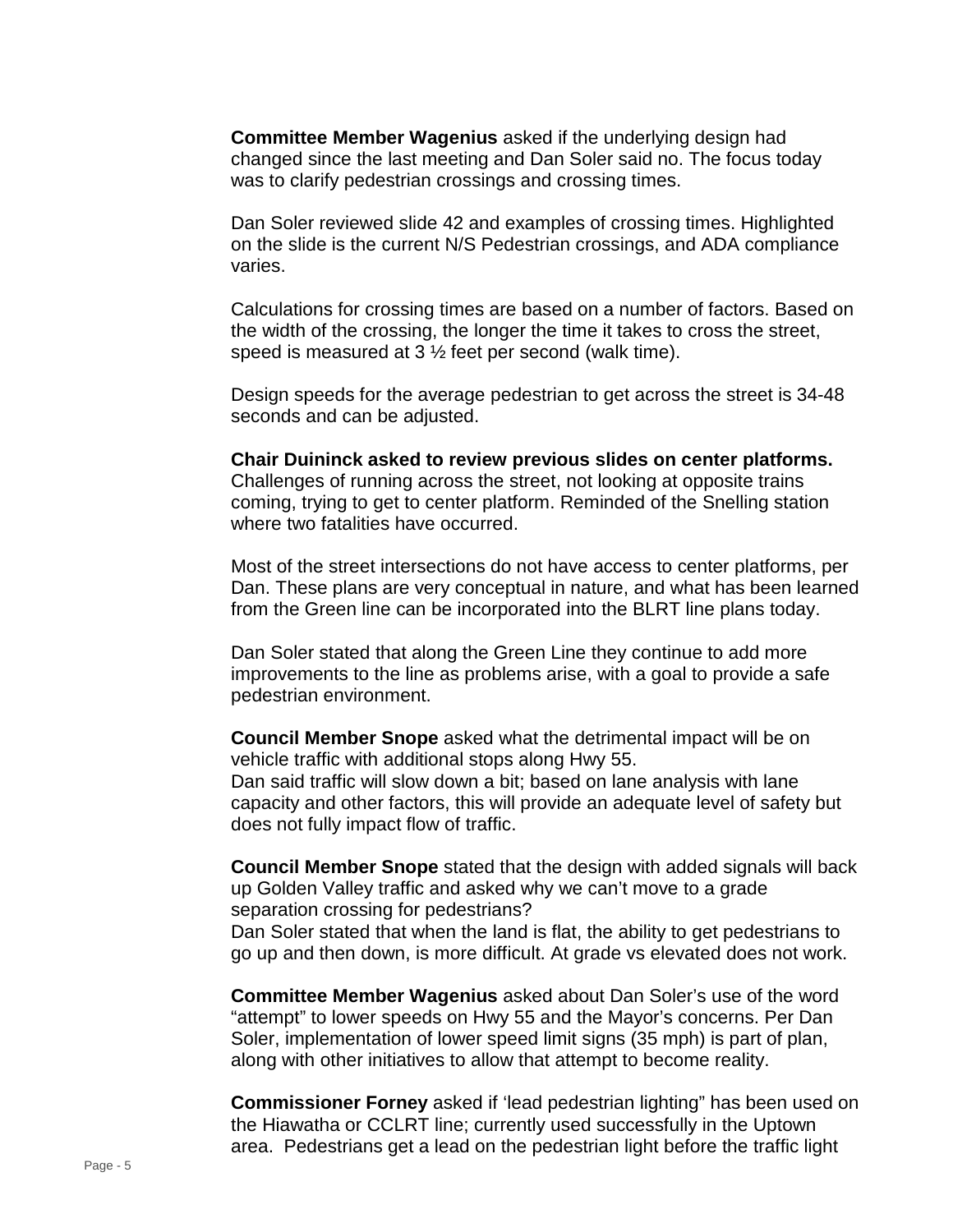changes. Dan said it has not been used on those two projects but if it is being used in Minneapolis, this can be discussed with MnDOT in the planning.

**Chair Duininck** reviewed the upcoming meeting schedule (slide 49) with additional dates.

- October 29<sup>th-</sup> Presentation of recommendation on revised project scope/cost estimate. Hopefully time for discussion.
- November 12<sup>th-</sup> Final recommendation and CMC action on revised project scope/cost estimate
- December  $10^{th}$  Agenda TBD
- Technical issues or any questions and concerns should be directed to the project office for review.

Dan Soler added that there will be a joint CAC/BAC meeting on October 26<sup>th</sup>.

**Committee Member Pfefferkorn** stated that the next CMC meeting is in conflict with the Railvolution conference, and the Policy Link conference. It was confirmed that the Railvolution conference ends on the 28<sup>th</sup>.

Chair Duininck stated that if any members are unable to attend the CMC on the 29<sup>th</sup>, they are welcome to submit questions or concerns prior to the November 12<sup>th</sup> meeting. Ms. Pfefferkorn asked if there will be an additional meeting if needed for those that may have questions.

Dan clarified the additional dates of November 2 and 3 for BAC/CAC members to get updated scope/cost estimates prior to the November 12 CMC meeting.

 Dan discussed the Draft Resolution process that will be presented for approval at the November 12<sup>th</sup> CMC meeting.

**Council Member Cunningham** asked about his request for an assessment re: 3 stops in Minneapolis and on the Green Line in low income neighborhoods.

**Commissioner Higgins** wanted clarification as to what the process will be on November 12. Chair Duininck said the meeting will be very specific and will cover resolutions**.**

# **7. CAC/BAC Committee Reports: Chris Berne/Denny Walsh**

Chris Berne, Co-chair of the CAC, presented for the CAC committee today.

Wanted to reiterate the combined CAC/BAC meeting on October 26<sup>th</sup>. Chris Berne stated his role on the CAC committee working with officials and the public is seen as a way to vet some topics prior to CMC meetings, and that ideas and input brought forth have helped to make some changes.

The expedited schedule for CAC prompted a process to be created where members could submit input via email to meet the deadlines for submission to the Project staff.